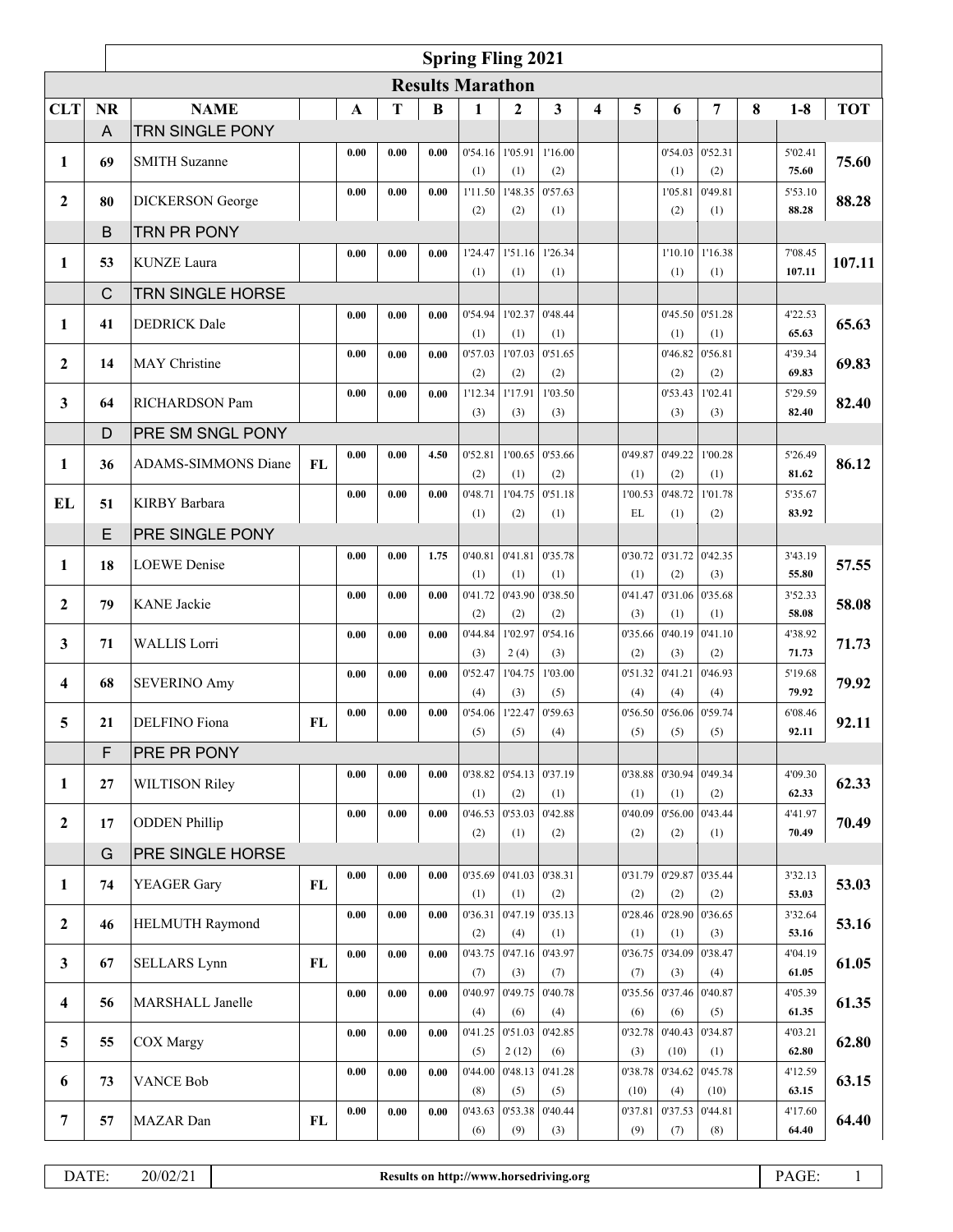|                         | <b>Spring Fling 2021</b> |                         |           |      |      |       |                         |                         |                 |                 |                   |                 |                 |   |                  |            |
|-------------------------|--------------------------|-------------------------|-----------|------|------|-------|-------------------------|-------------------------|-----------------|-----------------|-------------------|-----------------|-----------------|---|------------------|------------|
|                         |                          |                         |           |      |      |       | <b>Results Marathon</b> |                         |                 |                 |                   |                 |                 |   |                  |            |
| <b>CLT</b>              | <b>NR</b>                | <b>NAME</b>             |           | A    | Т    | B     | 1                       | $\mathbf{2}$            | 3               | 4               | 5                 | 6               | 7               | 8 | $1-8$            | <b>TOT</b> |
| 8                       | 66                       | <b>SCHNEIDER Lynn</b>   |           | 0.00 | 0.00 | 0.00  | 0'53.03                 | 0'58.93                 | 0'49.25         |                 | 0'37.47           | 0'40.53         | 0'45.34         |   | 4'44.55          | 71.14      |
|                         |                          |                         |           |      |      |       | (11)                    | (11)                    | (12)            |                 | (8)               | (11)            | (9)             |   | 71.14            |            |
| 9                       | 65                       | <b>HARBER</b> Jennifer  |           | 0.00 | 0.00 | 0.00  | 1'04.60<br>(13)         | 0'53.28<br>(8)          | 0'46.66<br>(10) |                 | 0'45.76<br>(11)   | 0'41.47<br>(13) | 0'55.00<br>(11) |   | 5'06.77<br>76.69 | 76.69      |
|                         |                          |                         |           | 0.00 | 0.00 | 0.00  | 0'52.13                 | 0'53.25                 | 0'45.72         |                 | 0'48.34           | 0'41.16         | 1'06.75         |   | 5'07.35          |            |
| 10                      | 43                       | <b>EPSTEIN Ellen</b>    | <b>FL</b> |      |      |       | (10)                    | (7)                     | (9)             |                 | (13)              | (12)            | (13)            |   | 76.84            | 76.84      |
| 11                      | 11                       | PETERSON, Susan         |           | 0.00 | 0.00 | 0.00  | 0'53.47                 | 1'09.53                 | 0'53.30         |                 | 0'46.56           | 0'53.12         | 1'05.26         |   | 5'41.24          | 85.31      |
|                         |                          |                         |           |      |      |       | (12)                    | (14)                    | (13)            |                 | (12)              | (14)            | (12)            |   | 85.31            |            |
| EL                      | 31                       | <b>STROUD Lisa</b>      |           | 0.00 | 0.00 | 0.00  | EL                      | 0'51.81<br>2(13)        | 0'45.60<br>(8)  |                 | 0'33.50<br>(5)    | 0'38.68<br>(8)  | 0'41.94<br>(6)  |   | 3'31.53<br>54.88 |            |
|                         |                          |                         |           | 0.00 | 0.00 | 0.00  | 0'36.91                 | 0'44.60                 | 0'36.78         |                 | 0'33.03           | 0'38.90         | 0'43.06         |   | 3'53.28          |            |
| EL                      | 26                       | JOHNSON Michelle        |           |      |      |       | (3)                     | (2)                     | EL              |                 | (4)               | (9)             | (7)             |   | 58.32            |            |
| EL                      | 30                       | <b>EGAN</b> Debbie      |           | 0.00 | 0.00 | 3.50  | 0'48.25                 | 0'53.56                 | 0'47.50         |                 | 1'05.60           | 0'36.97         | 1'28.34         |   | 5'40.22          |            |
|                         |                          |                         |           |      |      |       | (9)                     | (10)                    | (11)            |                 | EL                | (5)             | (14)            |   | 85.06            |            |
|                         | I                        | <b>INT SINGLE PONY</b>  |           |      |      |       |                         |                         |                 |                 |                   |                 |                 |   |                  |            |
| 1                       | 16                       | <b>KLINGER Denise</b>   |           | 0.00 | 0.00 | 0.00  | 0'58.93<br>(2)          | 0'58.66<br>(2)          | 0'47.91<br>(1)  | 0'50.25<br>(1)  | 0'39.72<br>(1)    | 0'42.84<br>(1)  | 0'44.06<br>(1)  |   | 5'42.37<br>85.59 | 85.59      |
|                         |                          |                         |           | 0.00 | 0.00 | 0.00  | 0'49.06                 | 0'57.04                 | 0'48.25         | 0'54.13         | 0'48.75           | 0'48.16         | 1'01.37         |   | 6'06.76          |            |
| $\mathbf{2}$            | 62                       | ROZENSKY Patti          | <b>FL</b> |      |      |       | (1)                     | (1)                     | (2)             | (2)             | (2)               | (2)             | (2)             |   | 91.69            | 91.69      |
|                         | J                        | <b>INT SM PAIR PONY</b> |           |      |      |       |                         |                         |                 |                 |                   |                 |                 |   |                  |            |
| 1                       | 44                       | <b>GREENO</b> Roberta   | <b>FL</b> | 0.00 | 0.00 | 0.00  | 0'51.87<br>(1)          | 0'55.66                 | 0'46.87         | 0'52.15         | 0'52.88           | 0'42.84         | 0'50.47         |   | 5'52.74          | 108.18     |
|                         | K                        |                         |           |      |      |       |                         | (1)                     | (1)             | (1)             | 20(1)             | (1)             | (1)             |   | 108.18           |            |
|                         |                          | <b>INT SINGLE HORSE</b> |           | 0.00 | 0.00 | 0.00  | 0'42.35                 | 0'47.38                 | 0'42.81         | 0'44.03         | 0'40.59           | 0'42.35         | 0'48.68         |   | 5'08.19          |            |
| 1                       | 47                       | HELMUTH Raymond         |           |      |      |       | (1)                     | (1)                     | (1)             | (1)             | (1)               | (2)             | (3)             |   | 77.05            | 77.05      |
| $\mathbf{2}$            | 63                       | PADGETT Marianna        | FL        | 0.00 | 0.00 | 0.00  | 0'44.28                 | 0'51.47                 | 0'43.16         | 0'47.84         | 0'43.50           | 0'42.03         | 0'45.81         |   | 5'18.09          | 79.52      |
|                         |                          |                         |           |      |      |       | (2)                     | (2)                     | (2)             | (2)             | (2)               | (1)             | (1)             |   | 79.52            |            |
| 3                       | 25                       | <b>SHENKER Margaret</b> | <b>FL</b> | 0.00 | 0.00 | 0.00  | 0'48.81                 | 0'52.69                 | 0'47.62         | 0'51.84         | 0'48.72           | 0'50.60         | 0'47.81         |   | 5'48.09<br>87.02 | 87.02      |
|                         |                          |                         |           | 0.00 | 0.00 | 0.00  | (3)<br>0'54.22          | (3)<br>1'05.53          | (3)<br>0'50.37  | (3)<br>0'52.35  | (4)<br>0'44.53    | (4)<br>0'50.03  | (2)<br>0'55.16  |   | 6'12.19          |            |
| 4                       | 10                       | <b>STROUD Lisa</b>      | PA        |      |      |       | (4)                     | (4)                     | (4)             | (4)             | (3)               | (3)             | (4)             |   | 93.05            | 93.05      |
|                         | L                        | <b>INT PAIR HORSE</b>   |           |      |      |       |                         |                         |                 |                 |                   |                 |                 |   |                  |            |
| 1                       | 40                       | <b>ARNOLD</b> Jacob     | KY        | 0.00 | 0.00 | 0.00  | 0'51.34                 | 0'55.94                 | 0.47.63 0.52.34 |                 | 0'43.75           | 0'47.82         | 0'42.72         |   | 5'41.54          | 85.39      |
|                         |                          |                         |           |      |      |       | (1)                     | (1)                     | (1)             | (1)             | (2)               | (1)             | (1)             |   | 85.39            |            |
| EL                      | 76                       | <b>ADCOX Scott</b>      | FL        | 0.00 | 0.00 | 0.00  | 0'56.47<br>EL           | 1'03.78<br>(2)          | 0'53.06<br>(2)  | 0'58.56<br>(2)  | 0'42.63<br>(1)    | 0'49.44<br>(2)  | 0'49.47<br>(2)  |   | 6'13.41<br>93.35 |            |
|                         | M                        | <b>INT TEAM HORSE</b>   |           |      |      |       |                         |                         |                 |                 |                   |                 |                 |   |                  |            |
|                         |                          |                         |           | 0.00 | 0.00 | 41.75 |                         | 1'42.25 3'11.25 1'23.19 |                 |                 | $1'22.16$ 0'59.03 | 1'22.03         | 0'54.27         |   | 10'54.18         |            |
| $\mathbf{1}$            | 70                       | <b>THORNTON Jean</b>    |           |      |      |       | (1)                     | (1)                     | (1)             | (1)             | (1)               | (1)             | (1)             |   | 163.54           | 205.29     |
|                         | N                        | <b>ADV SINGLE PONY</b>  |           |      |      |       |                         |                         |                 |                 |                   |                 |                 |   |                  |            |
| 1                       | 50                       | <b>KEELER</b> Jennifer  | KY        | 0.00 | 0.00 | 0.00  | 0'50.09                 | 0'54.87                 | 0'45.43         | 0.48.72 0.40.00 |                   | 0'39.44         | 0'39.62         |   | 5'18.17          | 81.54      |
|                         |                          |                         |           | 0.00 | 0.00 | 0.00  | (1)<br>0'53.00          | 2(1)<br>1'08.50         | (1)<br>0'48.47  | (1)<br>0'52.41  | (1)<br>0'43.90    | (1)<br>0'43.03  | (1)<br>0'42.75  |   | 81.54<br>5'52.06 |            |
| $\mathbf{2}$            | 49                       | KEELER Jennifer         | KY        |      |      |       | (2)                     | (2)                     | (2)             | (2)             | (2)               | (2)             | (2)             |   | 88.01            | 88.01      |
|                         |                          |                         |           | 0.00 | 0.00 | 0.00  | 1'01.38                 | 1'16.93                 | 1'05.13         | 0'54.69         | 0'48.19           | 0'45.12         | 0'47.41         |   | 6'38.85          |            |
| $\mathbf{3}$            | 22                       | MROZ-BLYTHE Hilary      |           |      |      |       | (4)                     | 2(4)                    | (4)             | (3)             | (4)               | (3)             | (3)             |   | 101.71           | 101.71     |
| $\overline{\mathbf{4}}$ | 52                       | <b>KOOPMAN</b> Anna     | VA        | 0.00 | 0.00 | 0.00  | 0'59.75                 | 1'05.10                 | 0'58.72         |                 | $1'18.43$ 0'46.15 | 1'00.46         | 0'57.38         |   | 7'05.99          | 108.50     |
|                         |                          |                         |           |      |      |       | (3)                     | 2(3)                    | (3)             | (4)             | (3)               | (4)             | (4)             |   | 108.50           |            |
|                         | O                        | <b>ADV PAIR PONY</b>    |           | 0.00 | 0.00 | 0.00  | 0'51.16                 | 0'54.88                 | 0'45.19         | 0'49.16         | 0'40.88           | 0'40.15         | 0'40.22         |   | 5'21.64          |            |
| 1                       | 39                       | ARNOLD Jacob            | KY        |      |      |       | (1)                     | (1)                     | (1)             | (1)             | (2)               | (1)             | (1)             |   | 80.41            | 80.41      |
|                         |                          |                         |           |      |      |       |                         |                         |                 |                 |                   |                 |                 |   |                  |            |

DATE: 20/02/21 **Results on http://www.horsedriving.org** PAGE: 2